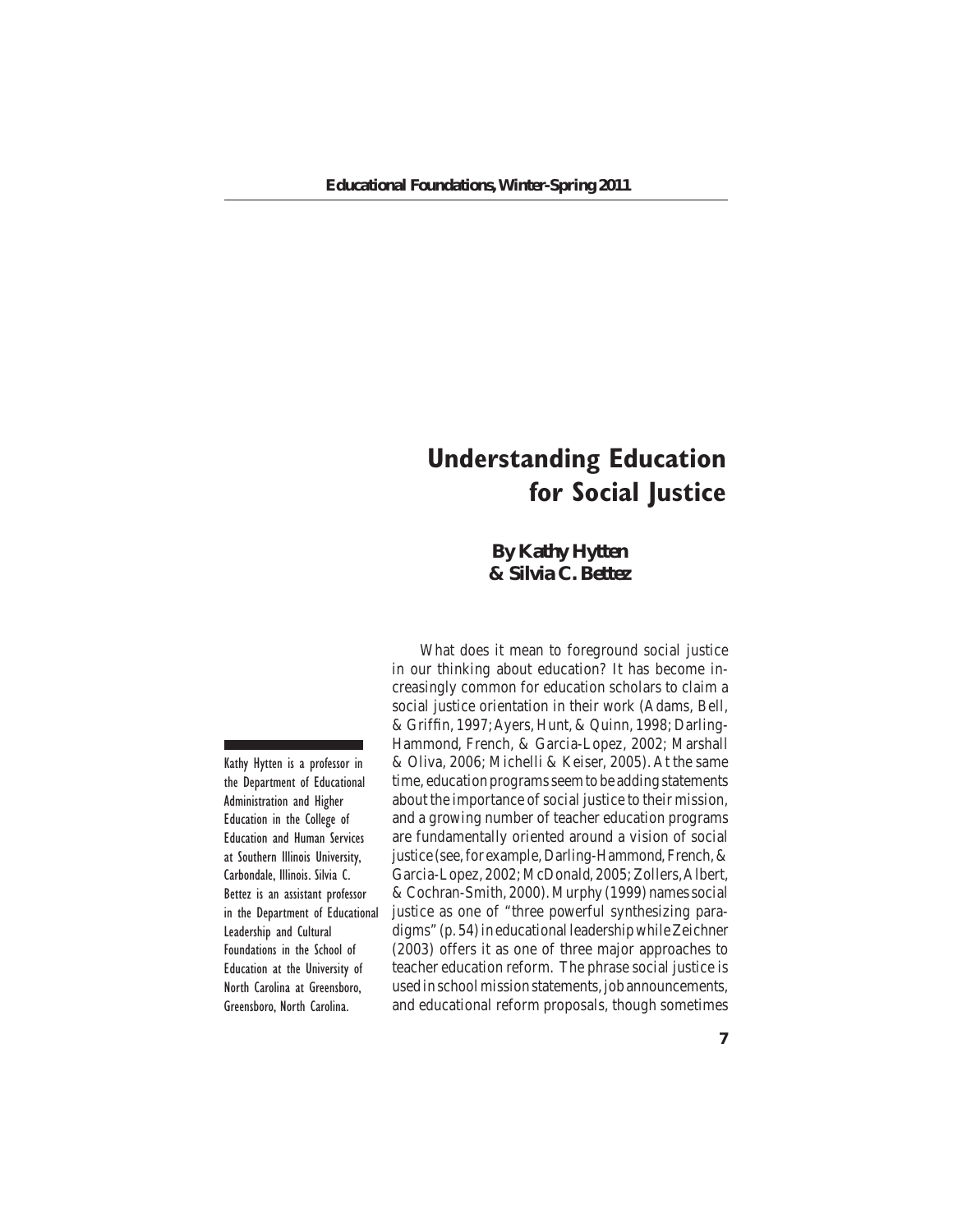widely disparate ones, from creating a vision of culturally responsive schools to leaving no child behind.

Despite all the talk about social justice of late, it is often unclear in any practical terms what we mean when we invoke a vision of social justice or how this influences such issues as program development, curricula, practicum opportunities, educational philosophy, social vision, and activist work. In the abstract, it is an idea that it hard to be against. After all, we learn to pledge allegiance to a country that supposedly stands for "liberty and justice for all."Yet the more we see people invoking the idea of social justice, the less clear it becomes what people mean, and if it is meaningful at all. When an idea can refer to almost anything, it loses its critical purchase, especially an idea that clearly has such significant political dimensions. In fact, at the same time that we are seeing this term in so many places, we are also seeing a backlash against it; for example, just recently the National Council for Accreditation ofTeacher Education removed social justice language from its accrediting standards because of its controversial, ambiguous, and ideologically weighted nature (Wasley, 2006). Among the critiques, education that is grounded on a commitment to justice and the cultivation of democratic citizenship "is increasingly seen as superfluous, complicating, and even threatening by some policy makers and pressure groups who increasingly see any curriculum not tied to basic literacy or numeracy as disposable and inappropriate" (Michelli & Keiser, 2005, p. xix).

 Despite some of the current confusion and tensions, there is a long history in the United States of educators who foreground social justice issues in their work and who argue passionately for their centrality to schooling in a democratic society. We see this in a variety of places, for example in Counts' (1932) call for teachers to build a new social order, in Dewey's work on grounding education in a rich and participatory vision of democracy, and in the work of critical pedagogues and multicultural scholars to create educational environments that empower historically marginalized people, that challenge inequitable social arrangements and institutions, and that offer strategies and visions for creating a more just world. Describing education for social justice, Bell (1997) characterizes it as "both a process and a goal" with the ultimate aim being "full and equal participation of all groups in a society that is mutually shaped to meet their needs" (p. 3). Hackman (2005) writes that "social justice education encourages students to take an active role in their own education and supports teachers in creating empowering, democratic, and critical educational environments" (p. 103). Murrell (2006) argues that social justice involves "a disposition toward recognizing and eradicating all forms of oppression and differential treatment extant in the practices and policies of institutions, as well as a fealty to participatory democracy as the means of this action" (p. 81). These visions are also consistent with Westheimer and Kahne's (2004) call for schools to develop justice-oriented citizens who look at social, political, and economic problems systemically and engage in collective strategies for change.

There are multiple discourses that educators draw upon when claiming a social justice orientation. These include democratic education, critical pedagogy, mul-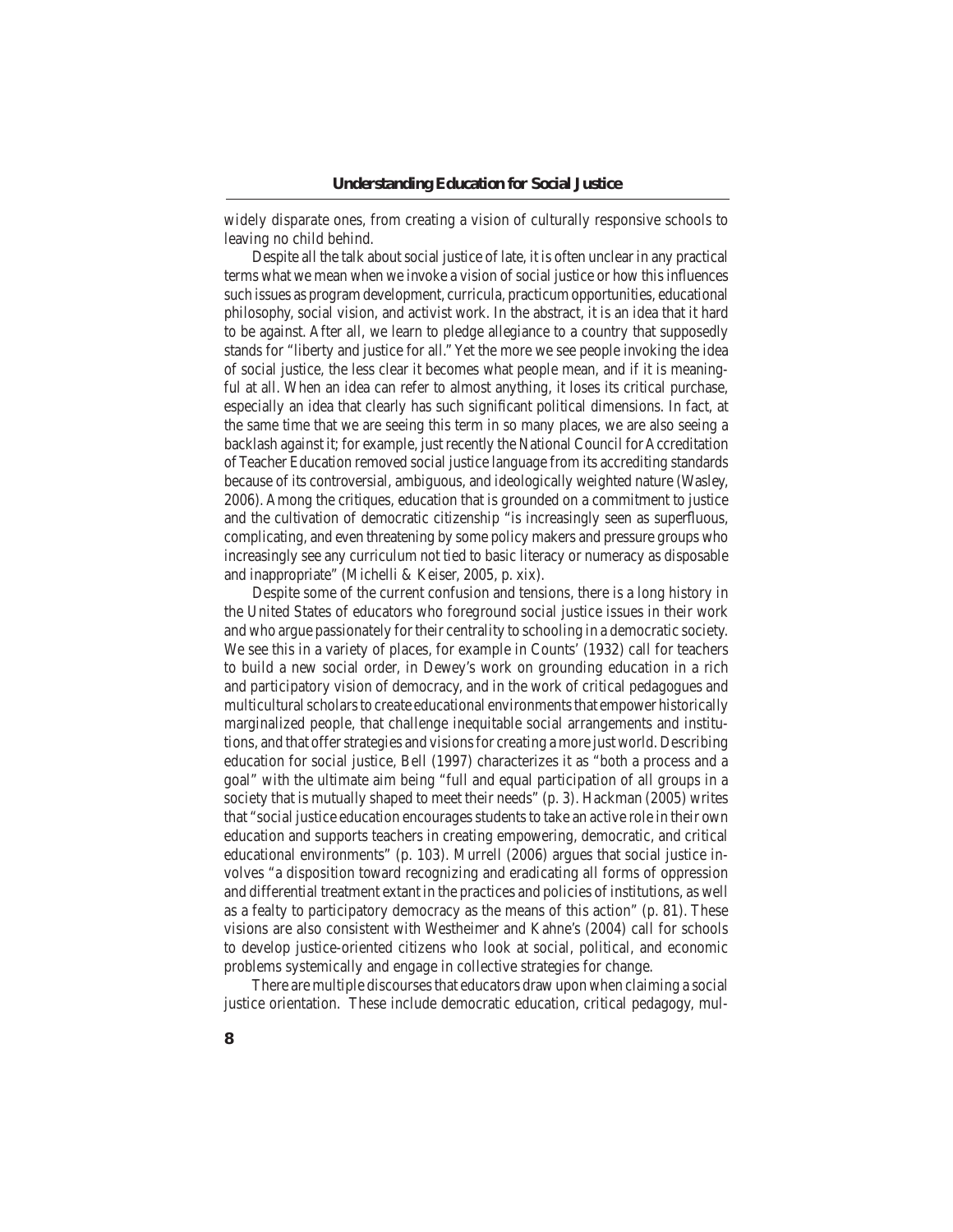ticulturalism, poststructuralism, feminism, queer theory, anti-oppressive education, cultural studies, postcolonialism, globalization, and critical race theory. While often these are overlapping and interconnected discourses, this is not always the case, and the strength that might come from dialogue across seemingly shared visions can be compromised. Thus it seems useful to tease out more clearly what we mean when we claim a social justice orientation, especially so that we can find places where the beliefs, theories and tools we do share can be brought to bear on a more powerful, and, ultimately, more influential vision of educating for social justice—one that can better challenge the problematic growth of conservative, neoliberal, and many would argue, unjust, movements in education (see, for example, Apple, 2001 & 1996).

 Our goal in this article is to sort through the social justice literature in education in order to develop a better understanding of what this work is all about and why it is important. Better understanding the types of work done under the banner ofsocial justice may help usto more productively work together across differences and amid the variety of ways we are committed to social justice. Here we share Carlson and Dimitriadis's (2003) desire to develop a more powerful and "strategically unified progressive vision of what education can and should be" (p. 3) that ideally can emerge when we find ways to work together despite different passions and while keeping alive real tensions. Throughout our article, we aim to provide some useful orientation and framework to characterize what has been written about education for social justice and the theories, passions and agendas that inform it. We offer five broad strands or usages of social justice in the education literature. We don't claim these as the only or the best way to make sense of the literature, nor do we see these categories as mutually exclusive. Rather, they provide an entry point into the literature that can help us to better understand and frame some of our goals in working for social justice.

# **Defining Social Justice**

Novak (2000) argues that some of the difficulty we have making sense of social justice starts with the term itself. He writes that "whole books and treatises have been written about social justice without ever offering a definition of it. It is allowed to float in the air as if everyone will recognize an instance of it when it appears" (p. 1). Moreover, almost everyone in education seems to share at least a rhetorical commitment to social justice, especially as we routinely express the belief that schools should help to provide equality of opportunity. Rizvi (1998) argues that "the immediate difficulty one confronts when examining the idea of social justice is the fact that it does not have a single essential meaning—it is embedded within discourses that are historically constituted and that are sites of conflicting and divergent political endeavors" (p. 47). This difficulty can also be seen as educators struggle with social justice when they attempt to put a commitment to thisidea into practice. For example, Moule (2005) describes how she and her colleagues placed a social justice vision statement on the first page of their teacher education program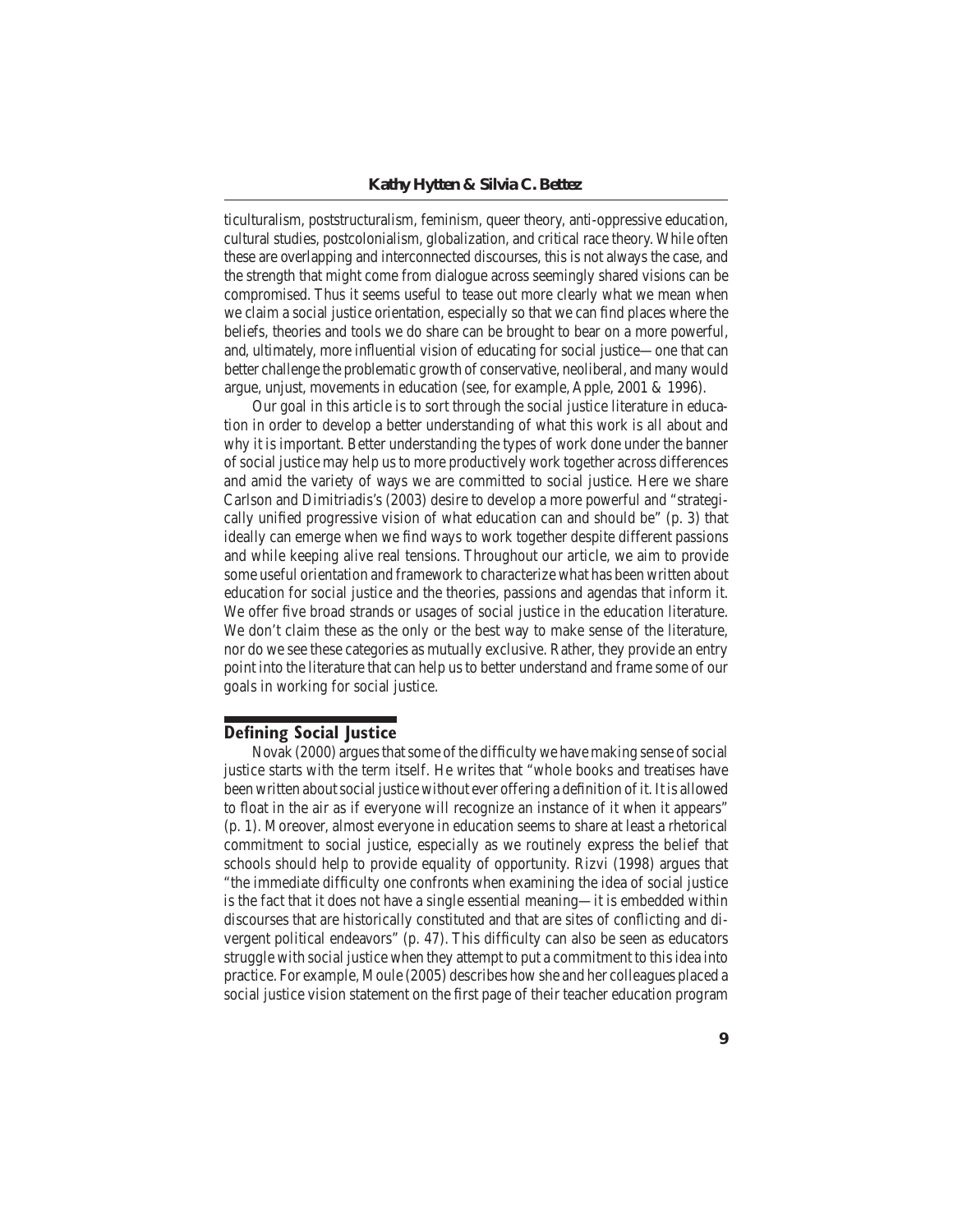handbook, yet after they all agreed upon the statement, there was little discussion of how it would be implemented in practice and who would be responsible for what.

 Differing perceptions of what social justice meant, from changing individual perspectives to undertaking specific actions, led to uneven levels of commitment. In particular, as a Black woman, Moule was expected to bear the brunt of efforts at changing their program. Zollers,Albert, and Cochran-Smith (2000) also found that despite a unanimously shared goal of teaching forsocial justice within their teacher education program, they and their colleagues had a range of different understandings and definitions of social justice that complicated their efforts. They identified three categories where they shared commitments but had differing beliefs about what those commitments actually meant. For example, they all agreed that "fairness is the sine qua non of a socially just society" (p. 5) but defined fairness in divergent ways, from meaning sameness or equal distribution to meaning equitable, though potentially different, treatment. They also agreed that change was necessary, but varied in theirideas aboutthe locus ofthat change, holding positions on a continuum from looking at individual responsibility to focusing on institutional responsibility. Similarly, in terms of the actual work of implementing social justice, their beliefs ranged on a continuum from changing individual assumptions and perspectives to engaging in collective action.

 Given that there is both confusion and conceptual loosenessin the social justice literature, one thing that seems useful is to get a better sense of how people are calling upon thisidea and the range of priorities and visionsthey hold. It is difficult to sort through the social justice literature with any real confidence as so many different discourses and theoretical movements claim a social justice vision, sometimes centrally and sometimes peripherally. Sifting through a wide range of literature on this topic, we found it heuristically useful to divide the vast body of work into five different strands or categories, though we are certainly aware that these categories often blend together and are interpenetrating and overlapping.Yet at the same time, they provided us with a useful orientation for thinking about the various visions and goals that exist under the broad umbrella of education for social justice. We sort the literature into works that are primarily philosophical/conceptual, practical, ethnographic/narrative, theoretically specific, and democratically grounded. We describe each of these strands in turn, looking at some of their contributions and limitations in terms of the larger goal of educating for social justice.

## **Philosophical/Conceptual**

Writings in the philosophical or conceptual strand of the literature aim to tease out the meaning of justice in abstract, philosophical and/or theoretical terms. One of the most commonly cited pieces in this vein is Iris Marion Young's (1990) *Justice and the Politics of Difference*, which comes out of philosophical and political theory. Concerned with the meaning that contemporary leftist social movements (e.g., those aiming to empower women, Blacks, American Indians, gays and lesbians) have for our understandings of justice, Young engages in a reflective discourse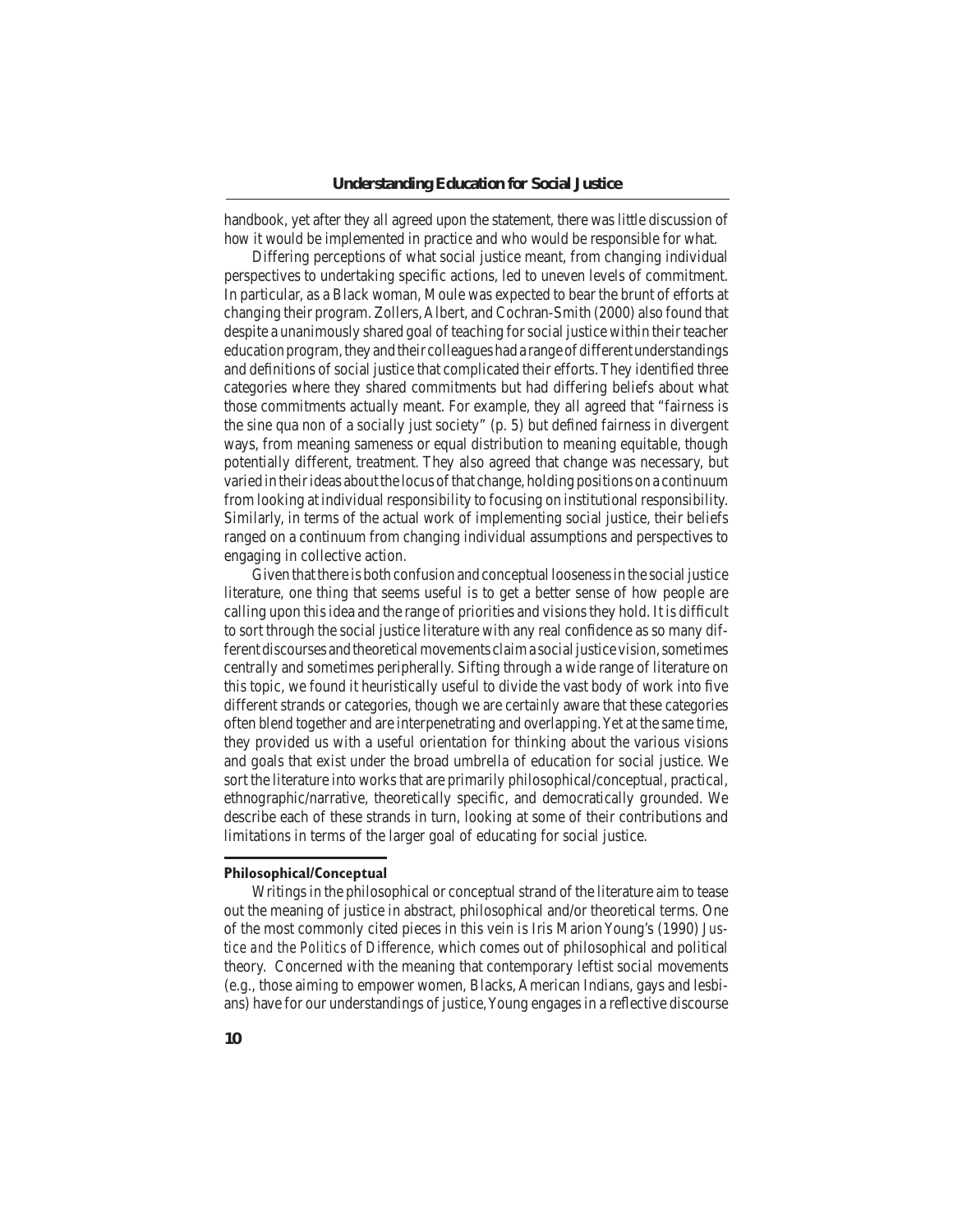about the broad notion of justice. Her philosophical approach entails "clarifying the meaning of concepts and issues, describing and explaining social relations, and articulating and defending ideals and principles" (p. 5). She begins by challenging a distributive notion of justice, saying it obscures systemic and structural inequities. She then moves to the section of her book that is most often excerpted and cited in the education literature, characterization of five faces of oppression. Here she talks about the systemic, hegemonic and structural nature of oppression. She argues that oppression is built into our policies, procedures and institutions; it is more than simply the result of individual actions. She writes that the causes of oppression "are embeddedinunquestionednorms,habits,andsymbols,intheassumptionsunderlying institutional rules and the collective consequences of following those rules" (p. 41). She goes on to offer us broad concepts to frame our thinking about oppression and injustice, including what she calls the faces of oppression (pp. 48-65): exploitation, marginalization, powerlessness, cultural imperialism, and violence.

 Educational philosophers, of course, have also drawn upon a number of classical philosophical discussions of justice and applied them to contemporary educational situations. For example, they have considered how Kant's categorical imperative, Mill's utilitarianism, or Rawls' original position may help us to come up with criteria for making assessments or judgments about whether educational policies and practices are fair. In this vein, Rizvi (1998) identifies three broad philosophical traditions for thinking about social justice: liberal individualism, market individualism and social democratic (p. 48).The liberal individualist view, drawn heavily fromRawls, elevates fairness as the central feature of justice. Two principles of Rawls (1972) come into play in the liberal individualist perspective. First, each person is entitled to as much freedom as possible as long as others share the same freedom. Second, social goods should be distributed as equally as possible, with inequities being allocated in a way that benefits the least privileged members of society. Almost diametrically opposed to Rawls, the market individualist view of justice emphasizesthat people are entitled in relationshiptotheirefforts.RizvicitesNozick's(1976)worktosupportthisperspective on social justice which advocates that justice is measured by fair starting conditions. Rizvi (1998) writes that in this perspective, it is "the justice of the competition—that is, the way competition was carried out and not its outcome—that counts" (p. 49). The social democratic perspective, largely drawn from Marx, considers justice in relationship to the needs of various individuals, emphasizing a more collectivist or cooperative vision of society.

 Asthisstrand of writing is primarily philosophical, it relies heavily on offering broad criteria, principles, and constructs for thinking about justice. For example, we could see justice as a matter of distribution (how do we most equitably allocate resources and rewards), recognition (how do we create conditions in which all cultural ways of being are valued), opportunities(how do we ensure a level playing field for competition), and/or outcomes (how do we make certain that successes are fairly distributed in relation to populations). The goals in this strand of social justice work include defining terms, making distinctions, offering categories, grounding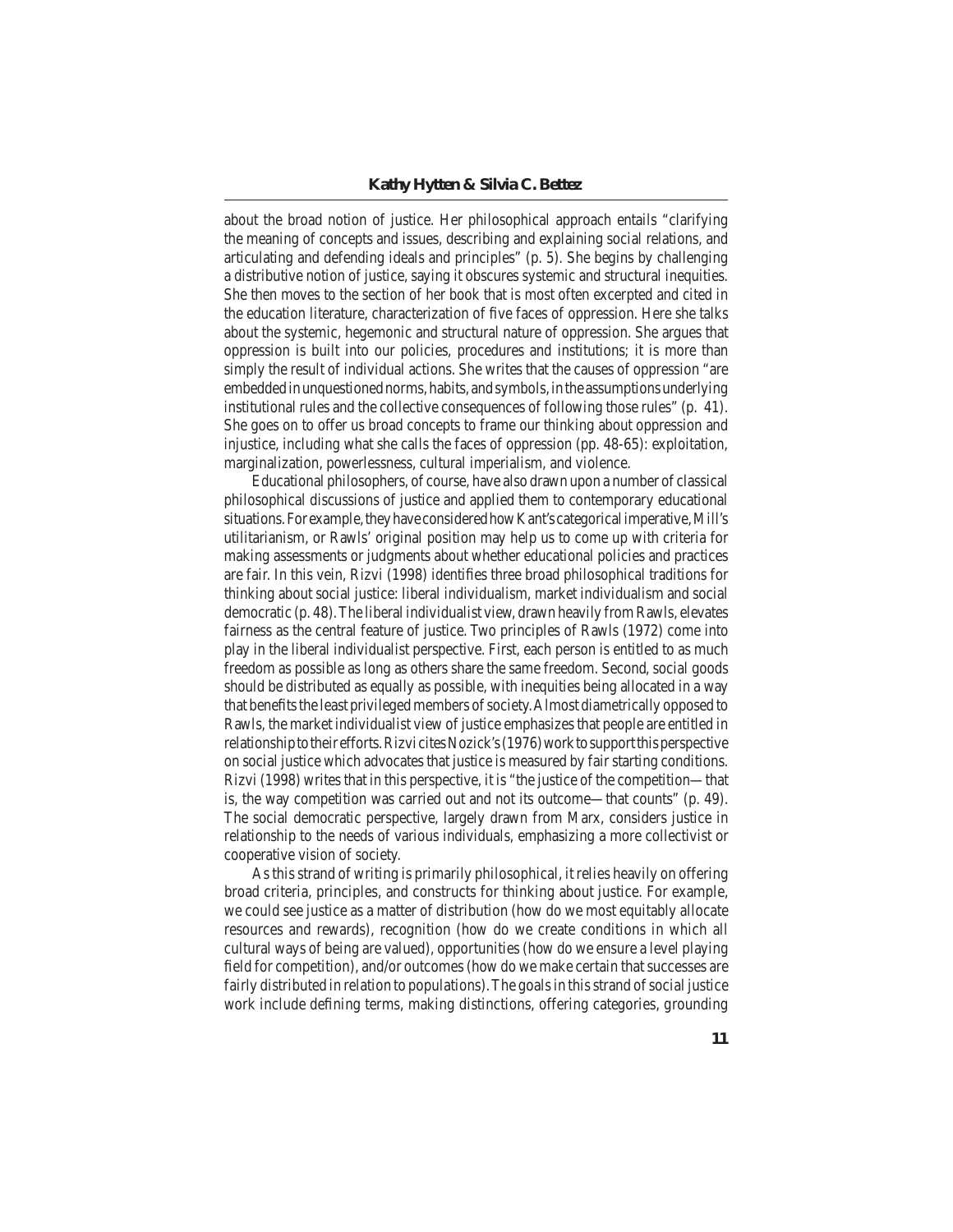claims and tracing their implications. There are a variety of examples of writing in this genre, some of which also provide concrete and/or practical examples in relation to the categories that are offered. For instance, Lynch and Baker (2005) call for equality of condition as a central criterion of justice in education. They argue that we must look for equality in five dimensions: "resources; respect and recognition; love, care and solidarity; power; and working and learning" (p. 132). Within each of these dimensions, they describe how we may change educational practices to support a more holistic vision of equality in education. Bell (1997) provides a set of lenses and terms, whatshe callstheoretical foundations, forsocial justice education. She offers a historical, conceptual, and contextual account of oppression, describing it as pervasive, restricting, hierarchical, complex, internalized, and systemic. She argues we need theoretical/conceptual accounts because they offer "clear ways to define and analyze oppression so that we can understand how it operates at various individual, cultural, and institutional levels" (p. 4).

 The primary strength of the philosophical/conceptual strand of social justice work is that it helps us to get greater clarity about our assumptions, terms and visions. Too often we think because we are using the same term, for example, justice or democracy, we are talking about the same thing. Philosophical work on the meaning of such terms belies this belief and helps to remind us to be more careful about how we conceptualize and articulate our theories and practices. Yet at the same time, the abstract language of philosophy is often alienating and seemingly tangential to the everyday concerns of most educational practitioners. Typically when we teach about social justice, our students are least drawn to this kind of writing. They find it hard to enter the discourse and to apply seemingly abstract principles to their everyday lives and practice.

#### **Practical**

In contrast to the more abstract and philosophical writings on social justice, a second strand in the literature is very practical and experiential, offering criteria for what socially just practice in education would look like. Writers in this genre often offer lists of conditions or competencies, for example, of what would be present in a just school or in a teacher education program that is grounded on a vision of social justice, or of the competencies needed for socially just teaching or leadership. In terms of visions for just schools, Carlisle, Jackson, and George (2006) offer one such model, built on five principles. They argue that a just school would promote inclusion and equity, hold high expectations for all students, develop reciprocal community relationships, involve a system wide approach, and entail direct social justice education and intervention (pp. 57-61). Michelli and Keiser (2005) list six conditions, or action plans, that they claim "taken together, would reseed the notions of equity and social justice throughout teacher education" (p. 51). Such justice oriented teacher education programs would clearly define how they understand social justice and the challenges in actualizing it (especially in a climate dominated by calls for standardization); reinforce the potential for schools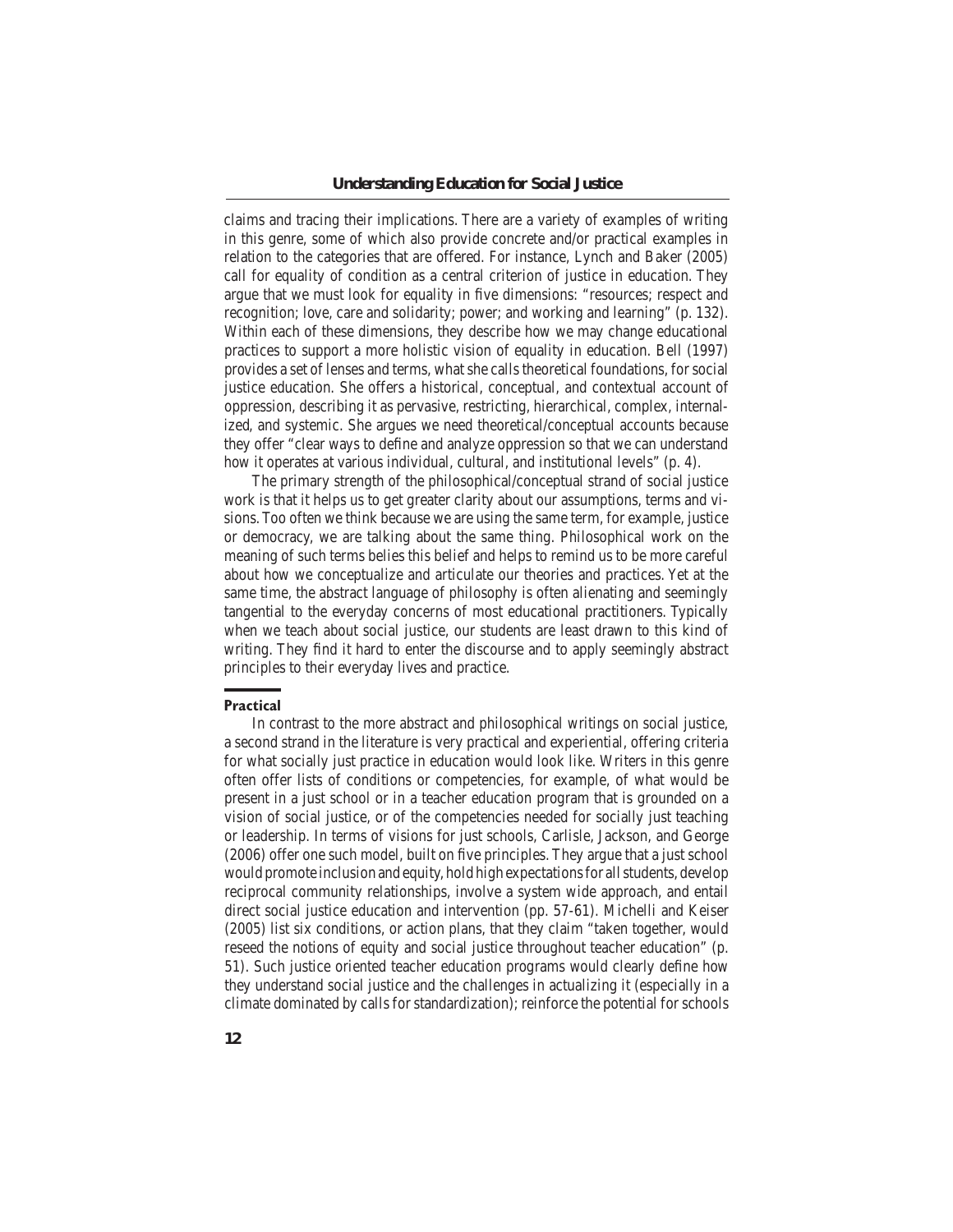to promote social justice in their everyday practices and policies; describe, promote and model successful existing practices and programs; deal proactively with the fears and concerns of prospective teachers when they confront perspectives different from their own; incorporate global perspectives and a better understanding of the dynamics of globalization into their programs; and organize and collaborate at a variety of different levels to support and defend public education (pp. 51-54).

 Bettez (2008), in her discussion of university teaching, outlines seven skills, practices and dispositions of activist social justice education. These include: "(1) promoting a mind/body connection,(2) conducting artfulfacilitation that promotes critical thinking, (3) engaging in explicit discussions of power, privilege, and oppression, (4) maintaining compassion for students, (5) believing that change toward social justice is possible, (6) exercising self-care, and (7) building critical communities" (p. 276).Also speaking about competencies necessary for educators committed to social justice concerns, Hackman (2005) says there are five essential knowledge base components of social justice education. She argues that to educate for social justice, teachers need mastery of content in their discipline (including knowing factual information, having the ability to historically contextualize that information and being able to consider it in both micro and macro ways), tools for critical thinking and analysis, tools for social change and activism, tools for personal reflection (especially about one's own power and privilege), and awareness of multicultural group dynamics (p. 104-108).

 Grant and Gillette (2006) also claim that there are a number of knowledge bases necessary for effective, socially just teaching that supports the learning of all children. They suggest that teachers need to be culturally responsive in the classroom, to know themselves and be open to change, to hold a well-developed philosophy of education, to have substantial pedagogical content knowledge, to maintain an educational psychology that is multicultural, and to connect teacher education to the world outside of school. There are also skills that effective educators need such asthe ability to be reflective, to analyze and act on teacher-generated research data, to communicate and collaborate, to build relationships, to arrange learning environments and to use technology as a teaching-learning tool. Complementing competencies for teachers, Marshall and Gerstl-Pepin (2005) suggest five leadership perspectives help to support social justice advocacy in schools. They claim that leaders must be critically pluralist and democratic, transformative, moral and ethical, feminist/caring, and spiritually/culturally responsive (pp. 268-271).

 In addition to lists of components/attributes that would characterize socially just schools, leaders, and education programs, this strand of work also includes descriptions or models of programs oriented towards social justice. The most significant value of this practical strand of literature is that it provides specific examples of what schools have done and of what works in challenging inequities and creating more genuine equality of opportunity. These models of practice fill what many see as a practical gap in so much of the work in critical, leftist theory. Our students often lament that these models are missing in the more theoretical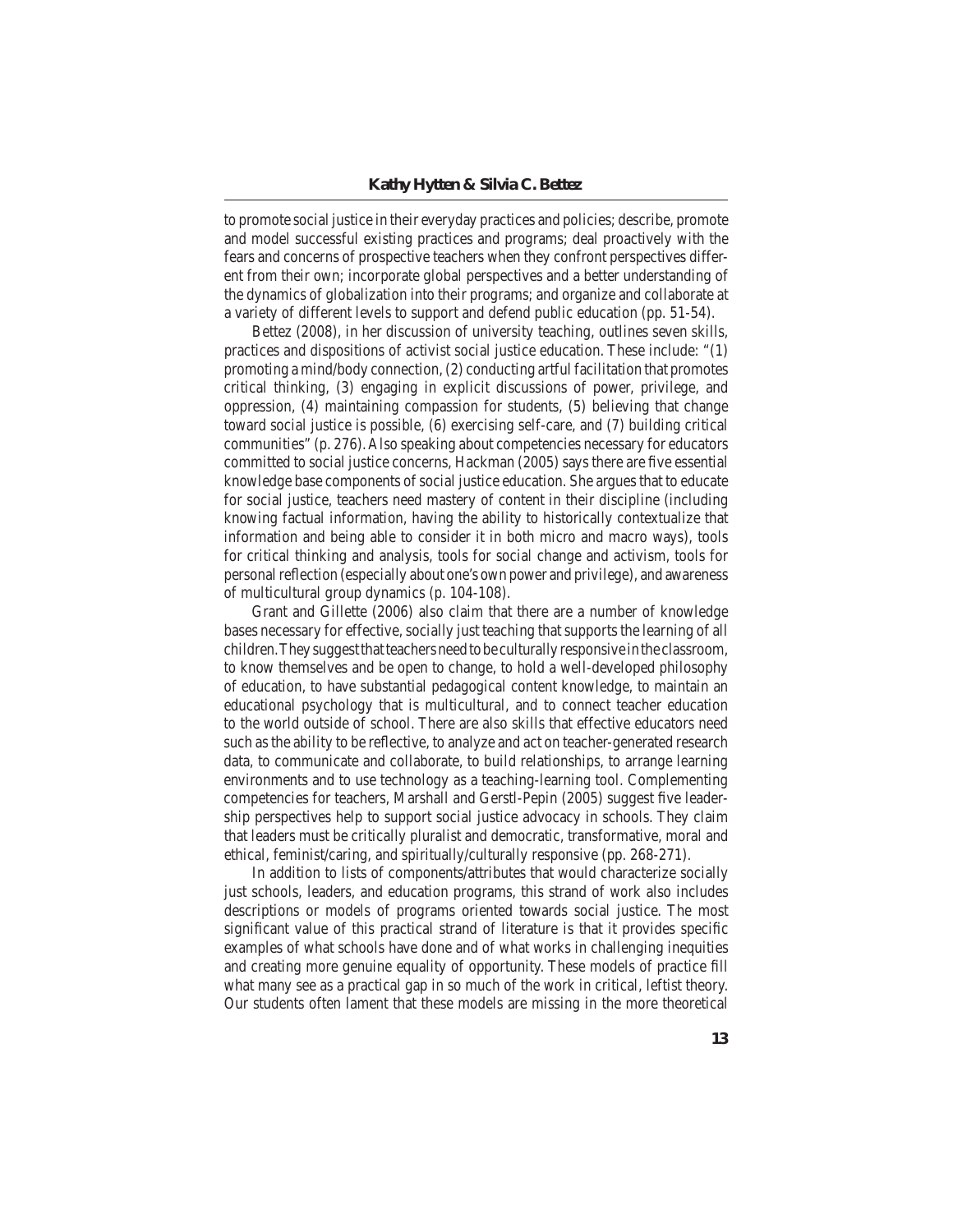social justice literature, which they see as too idealistic, utopian and abstract. This work also provides some frameworks and criteria for thinking about how to assess the outcomes of our efforts at creating educational climates, policies and practices that are socially just. Yet while this type of writing provides hope, it is sometimes decontextualized and undertheorized,making it hard to see howto translate examples from one place to the specific situations in which people find themselves, or how to create the momentum and support for such change in climates where there is not already a shared vision of working toward social justice. It is here where the qualitative detail and depth of ethnographic and narrative works can be particularly valuable in illustrating the fuller context of what it means to work for social justice.

#### **Ethnographic/Narrative**

A third strand in the social justice literature includes ethnographic and narrative works that offer portraits of injustice related to schools and education, reflections by educators committed to social justice, and narratives about personal experiences of lived injustice.Writingsin thisstrand tend to be passionate and evocative.As opposed to creating categories and definitions, or offering broad principles for just practices, the primary focus of these worksisto capture more vividly some lived consequences of injustice and to offer rich images of more justsocial and educational practices.We recognize, however, that such ethnographic and narrative pieces of course also often include philosophical, conceptual, practical and theoretical components, especially explicitly in sections on assumptions, data analysis and interpretation. The various strands we have sorted the literature into are not meant to be exclusive, and indeed, in many cases they are overlapping. Nonetheless, we feel that ethnographic and narrative writings read differently than some of the other types of social justice literature, serving perhaps some different primary (though surely complementary) functions than in the other strands.Thus it useful to consider some of the features of this genre of social justice work that make it unique.

Perhaps the most heavily cited ethnographic/journalistic chronicler of injustice in schools is Jonathan Kozol. From describing his early teaching experiences in Boston Public Schools in *Death at an Early Age* (1967) through his most recent work, *The Shame of the Nation* (2005), Kozol has been documenting the extreme inequities that exist in the educational opportunities provided to children in this country. In *Savage Inequalities* (1991), arguably his most well known work, Kozol describes his experiences visiting schools and neighborhoods in both the poorest and wealthiest cities in the United States. Using statistics, voices of children and teachers, descriptive images and personal narrative, Kozol offers a compelling portrait of the disparate school experiences of children, especially along lines of race and class. He characterizes the ways in which injustices are fueled by pervasive racial segregation, extreme social and institutional poverty, and willful neglect by those with wealth and power.Along with evocatively drawn images of both squalor and excess, he reflects on how disparities are created and maintained through state and federal social policy, inequitable funding and racism. Dismayed by a lack of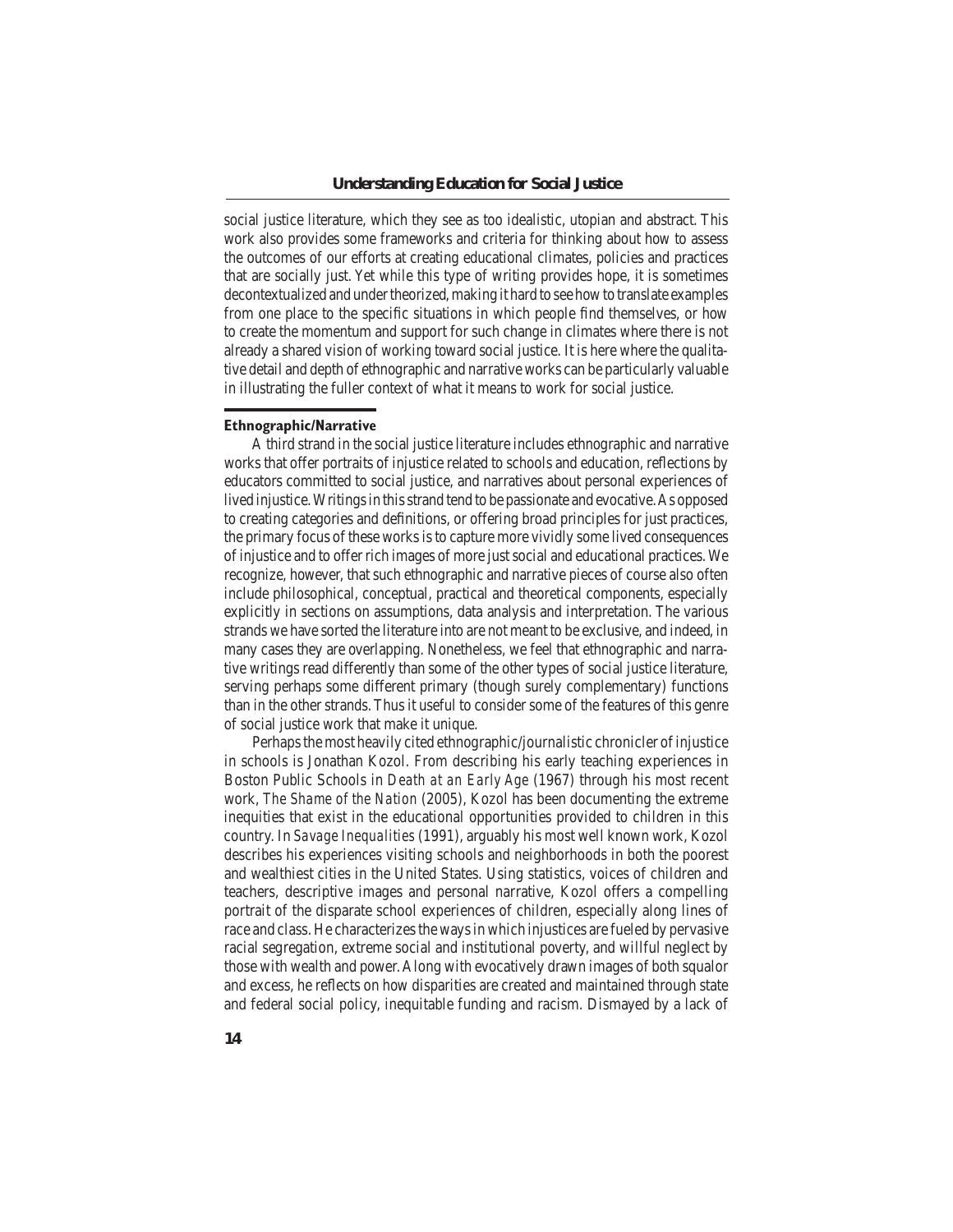progress in creating more socially just educational opportunities in the decade after his research for *Savage Inequalities*, he returns to the conditions of schools in his latest work, *The Shame of the Nation* (2005). Here he reflects on his experiences visiting 60 schools in 11 different states over the course of five years. Throughout his portrayals of these schools, classrooms, teachers, and students, he passionately and indignantly laments that segregation is increasing rather than decreasing and that poor, minority children are increasingly unlikely to receive quality education in this country. Among other things, through his words and stories he aims to shock, move, provoke and inspire his readers to take action against the injustices he so powerfully recounts.

 There are a number of other narrative and ethnographic works that can be included in this broad strand of evocative social justice literature. For example, in *Subtractive Schooling* (1999)*,* an in-depth ethnographic study of a large inner city school in Houston, Angela Valenzuela argues that rather than building on their strengths, schools subtract resources from youth of Mexican descent. Through describing the experiences of students, teachers, and administrators, as well as providing thick descriptions of school rules and events, Valenzuela shows how assimilationist policies and practices contribute to the underachievement of Mexican students. Similarly, in *Of Borders and Dreams* (1996), Chris Carger describes the myriad barriers faced by a Mexican American student and his family as they try to achieve success in Chicago schools. More hopefully, other writings profile examples of what socially just teaching and learning can look like, and in so doing provide some sense of possibility. Forinstance, in *The Dreamkeepers* (1994),Gloria Ladson-Billings offers portraits of eight successful, culturally responsive teachers while in *See You When We Get There* (2005), Gregory Michie profiles five young teachers who are working for change in urban schools. This type of writing offers visions of what could be; "up-close looks at committed teachers and the spaces of hope they create in their classrooms" (Michie, 2005, p. 4).

 In addition to ethnographies, there are a variety of other types of reflective, autobiographical and narrative works that address social justice issues, both in and out of schools. Often these works provide lenses into how injustice plays out in people's everyday lives and thus they provide more personalized invitations into considering what it means to ground educational commitments in social justice. More so than heavily theoretical discourses, this narrative voice appeals especially to students and educators who are new to social justice as a framing lens asthey are viscerally moved by experiences that are both resonant with, and foreign to, their own. There are a number of anthologies, books and readers within the broad social justice literature that containpersonalstoriesofdiscrimination,marginalization, and the individual impact of systems of oppression such as racism, classism, sexism, and homophobia (e.g., Adams, et. al. 2000; Anzaldúa & Keating, 2002; Gaskins, 1999; Landsman, 2001; Rothenberg, 2001; Tea, 2003; Thompson & Tyagi, 1996). There are also scholars who theorize largely through narrative, for example bell hooks. In her three books explicitly dedicated to education, *Teaching to Transgress*(1994),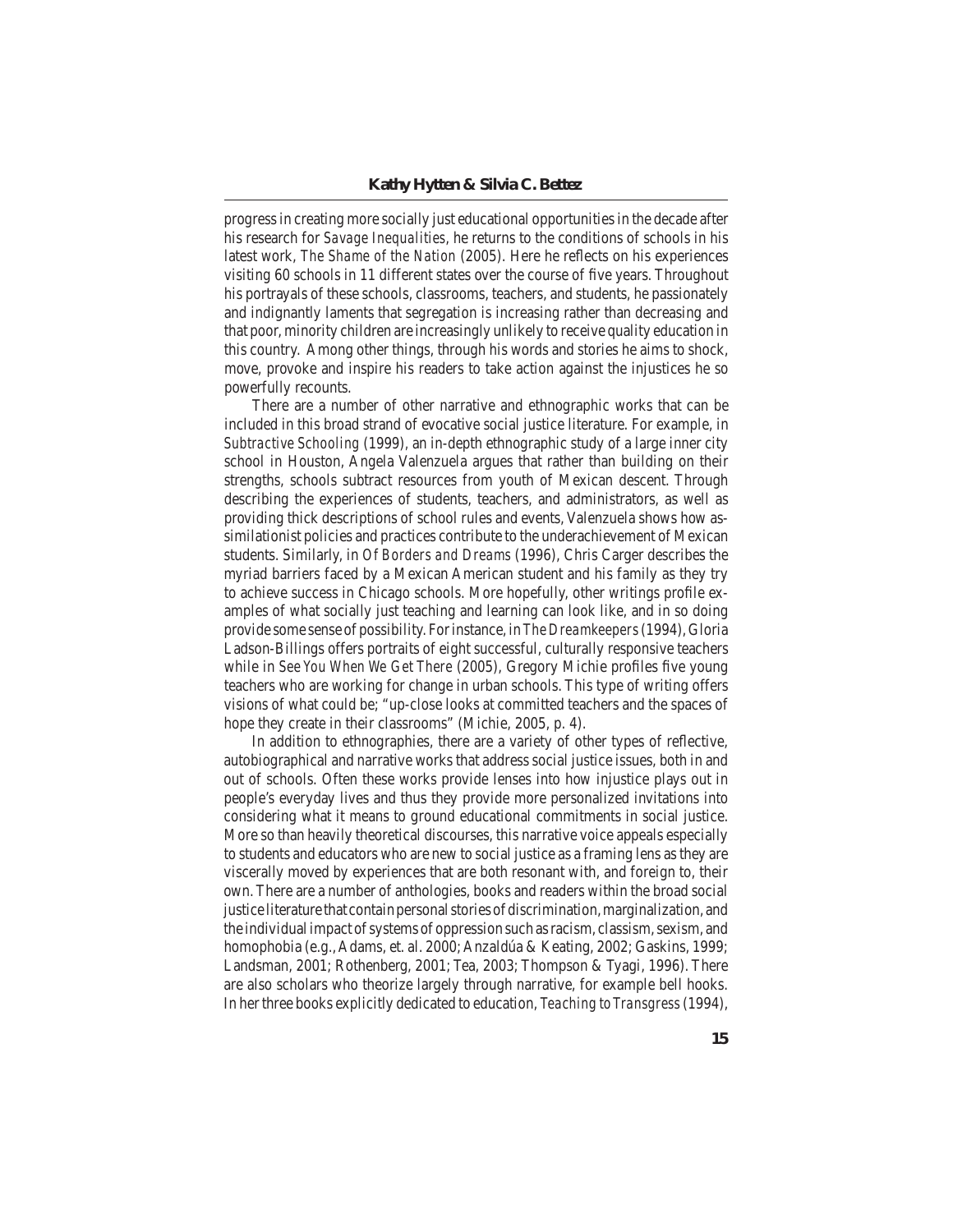*Teaching Community* (2003), and *Teaching Critical Thinking* (2010) hooks tells personal stories of her life as a child in segregated schools and her experiences as a black woman teacher working to help students to transgress racism, classism, and sexism in order to move towards freedom and justice. Throughout her experiential stories, she steadfastly maintains the power of classroom spaces to compel social justice work, arguing that they are one of the most important locations "where individuals can experience support for acquiring a critical consciousness, for any commitment to end domination" (2003, p. 45).

 The overriding goal of much of the writing in this strand is to increase understandings of personal experience related to difference and discrimination. Voices from experience often compel and move readers differently than the seemingly more abstract theories and arguments about justice. They call for connection on a personal level, for readers to see injustices and their consequences through the eyes of real people. When used in the classroom, narrative and personal writings help to promote self-reflection among students, particularly as they learn to locate and consider their own experiences in relation to narratives they read. Narratives also provide rich and contextual examples for what teachers might do in the field, either through positive accounts that can be followed as models or negative accounts that serve as warnings for what to avoid. Yet at the same time, one of the struggles people have with narrative writings involves knowing how to enter them and to speak with and back to them. It is often difficult to hear experiences of pain and suffering, and to see the ways we may be implicated in their reproduction and/or implicated in seeing others as simply victims of oppressive systems. Yet in connection with some of the other strands of social justice work, these narrative pieces help to keep human faces, real people, centrally positioned in our thinking about what it means to work for justice.

#### **Theoretically Specific**

A fourth strand of social justice work involves theoretical positions that are connected to specific leftist and/orradicalmovements within academia. Sometimes the link to education is overt and specific such as work by education scholars in criticalpedagogy,Whitenessstudies,anti-oppressiveeducationandmulticulturalism. Other times the connection happens less directly because rather than being located primarily within education, the justice-oriented theoretical positions emerge more directly from fields such as women's studies, sociology, and ethnic studies. Education scholars subsequently draw upon these other disciplines to inform their work and teaching within the field of education. Social justice cuts across all of these leftist movements, but each movement has a different primary ideological home; thus the meaning of social justice may be interpreted differently within each of them and their central priorities vary. It isimpossible to address all the specializations, movements, and disciplines which promote social justice in this article. Among others, these include multiculturalism, progressivism, critical theory, poststructuralism, feminism, queer theory, anti-oppressive education, democratic education, White-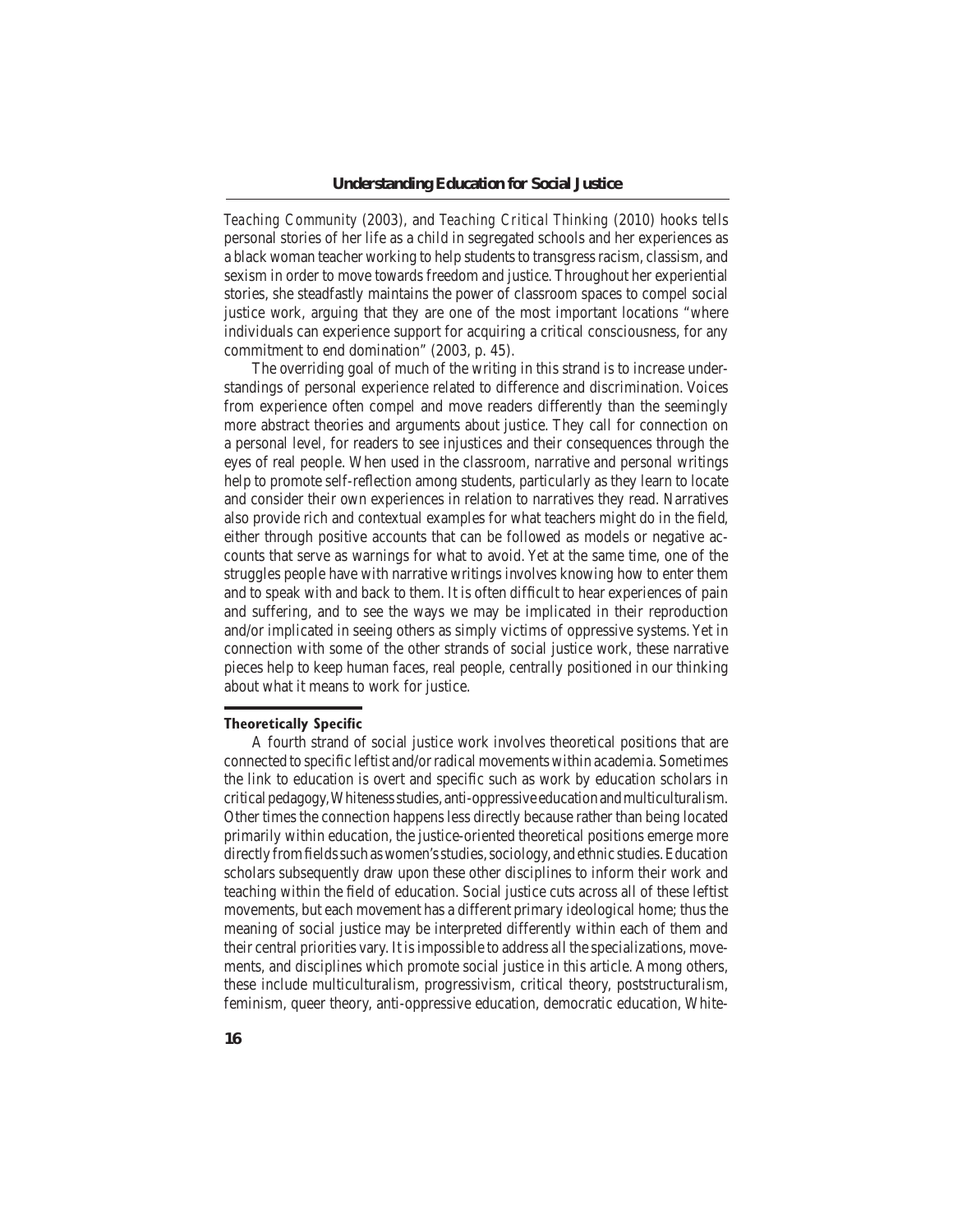ness theory, cultural studies, globalization, postcolonialism, critical race theory, Latino(a) crit, tribal crit, and ecojustice. Instead we highlight just three of the more prominenttheoretically specific discoursesin education—multiculturalism, critical pedagogy, and cultural studies—to illustrate some of the ways social justice issues are approached within more specifically named theoretical umbrellas.

In thinking about social justice in education, it is hard not to immediately think of work in multiculturalism as synonymous. Multiculturalism has a long standing history in the field of education. Its roots can be traced to the intercultural movement in the 1920s and 1930s (Montalto, 1982), the subsequent intergroup movement in the 1940s and 1950s (Taba, Brady,  $\&$  Robinson, 1952) and the civil rights struggles in the 1960s (Banks, 1989). James Banks, one of the preeminent scholars in this field, offers five dimensions of multicultural education. He suggests (1993) that it involves integrating culturally diverse sources in the curriculum, attending to the ways in which social and cultural positionality influence knowledge construction, working to reduce prejudice, creating equitable teaching methods and techniques, and developing an empowering school culture and structure. The field of multicultural education continues to grow in a variety of directions, even as multicultural education scholars are united in their desire to transform oppression and expand educational opportunities for historically marginalized groups. Given its history, work in multicultural education, not surprisingly, pays particular attention to issues of racism, cultural reproduction, and White supremacy and aims at creating more culturally responsive models of teaching and learning as part of a larger vision of social justice. Such models, Gay (2000) argues, are validating, comprehensive, multidimensional,empowering,transformative,andemancipatory(pp.29-36).Most recently, more critical multiculturalists have focused their attention on disrupting white supremacy and capitalism, maintaining that these discourses significantly frame how we understand issues of cultural difference. For example, Sleeter (1996) argues that multicultural education should be a form of social activism that addresses white supremacy directly and that helps students understand the interconnections among power, privilege and opportunity.

 Similar to multiculturalism, critical pedagogy invariably comes to mind as an educational movement aimed explicitly at transforming oppressive social structures. While there are a variety of traditions within critical pedagogy, they all share a broad objective "to empower the powerless and transform existing social inequalities and injustices" (McLaren, 2003, p. 186). Critical pedagogues draw inspiration from Paulo Freire's work, most notably *Pedagogy of the Oppressed* (2000). In this now classic text, Freire argues that rather than helping people to become critically literate, reflective agents in the world, traditional "banking" (p. 80) education instead domesticates, dehumanizes and oppresses people. He offers an alternative vision for education that is built around problem-posing and is aimed at helping people to achieve conscientization, or the ability to "perceive social, political, and economic contradictions, and to take action against the oppressive elements of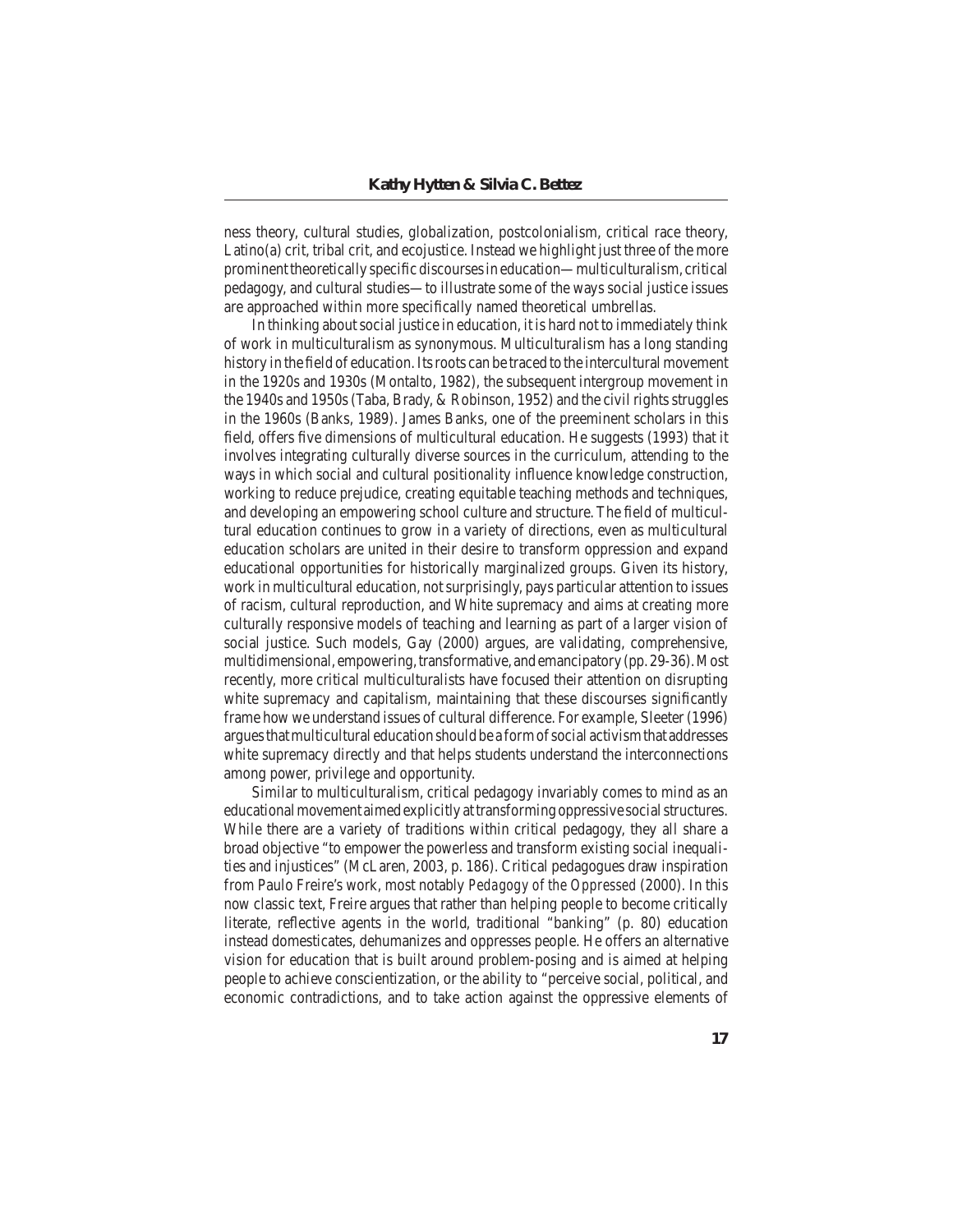reality" (Freire, 2000, p. 35). While issues of social justice are at the heart of work in critical pedagogy, scholars writing in this tradition are not always talking about education in the same ways as in some of the other genres of social justice work. In part, this is due to the specialized language and dense theory associated with work in critical pedagogy. In fact, some argue the language of critical pedagogy (e.g., relying heavily on concepts such as hegemony, reproduction, instrumental rationality, ideology, enlightenment, emancipation, etc.) is so abstract and obtuse that it is alienating to the very people it is trying to help empower, especially teachers who "often accuse those in critical pedagogy of speaking in academese" (Wink, 2005, p. 29). This may explain why the theoretically specific discourse of critical pedagogy is not more pervasive in the broader social justice literature than we might assume it would be.

Cultural studies parallels multiculturalism and critical pedagogy in that it is one of the more contemporary theoretically specific discourses that some social justice oriented educators claim as their ideological home. It is difficult to concisely define cultural studies, though like critical pedagogy, its practitioners share a commitment to academic work that is explicitly political, interdisciplinary, interventionist and transformative. Describing cultural studies in education, Hytten (2006) writes that "among its goals are to understand the relationship between power and knowledge, to look at how power gets symbolically and representationally reproduced, to challenge disempowering social practices, and to provide resources for resistance and social transformation" (p. 234). Cultural studies advocates want to not only better understand how certain cultural practices get valued above others, and concurrently how power and privilege are inequitably distributed, but also to transform such inequitable relationships in the interest of social justice. In fact, Handel Wright (2003) claims that cultural studies is itself a "form of social justice praxis…an intervention in institutional, sociopolitical and cultural arrangements, events and directions" (p. 806). Similar to critical pedagogy, work in cultural studies of education is also often critiqued for being too theoretically dense and abstract, and while a social justice mission is at the heart of this movement, work in cultural studies is still somewhat marginal in the larger body of social justice literature in education.

 There are a number of other more theoretically specific movements for social justice that provide inspiration and resources for educators who connect their personal and pedagogical commitments to the goal of transforming oppressive social systems and structures. For example, feminist scholars work specifically to dismantle discriminatory and patriarchal gender practices while ethnic studies scholars work to create spaces for empowerment for historically marginalized groups. One of the strengths of the writings in this genre of social justice work is that these theoretical movements are often developed in deep and sophisticated ways, providing language and resources for seeing and disrupting common sense ideologies and opening up new ways of understanding interlocking systems of oppression. Yet at the same time, there is often little engagement across the various movements, as writers within more specifically developed and articulated theoretical traditions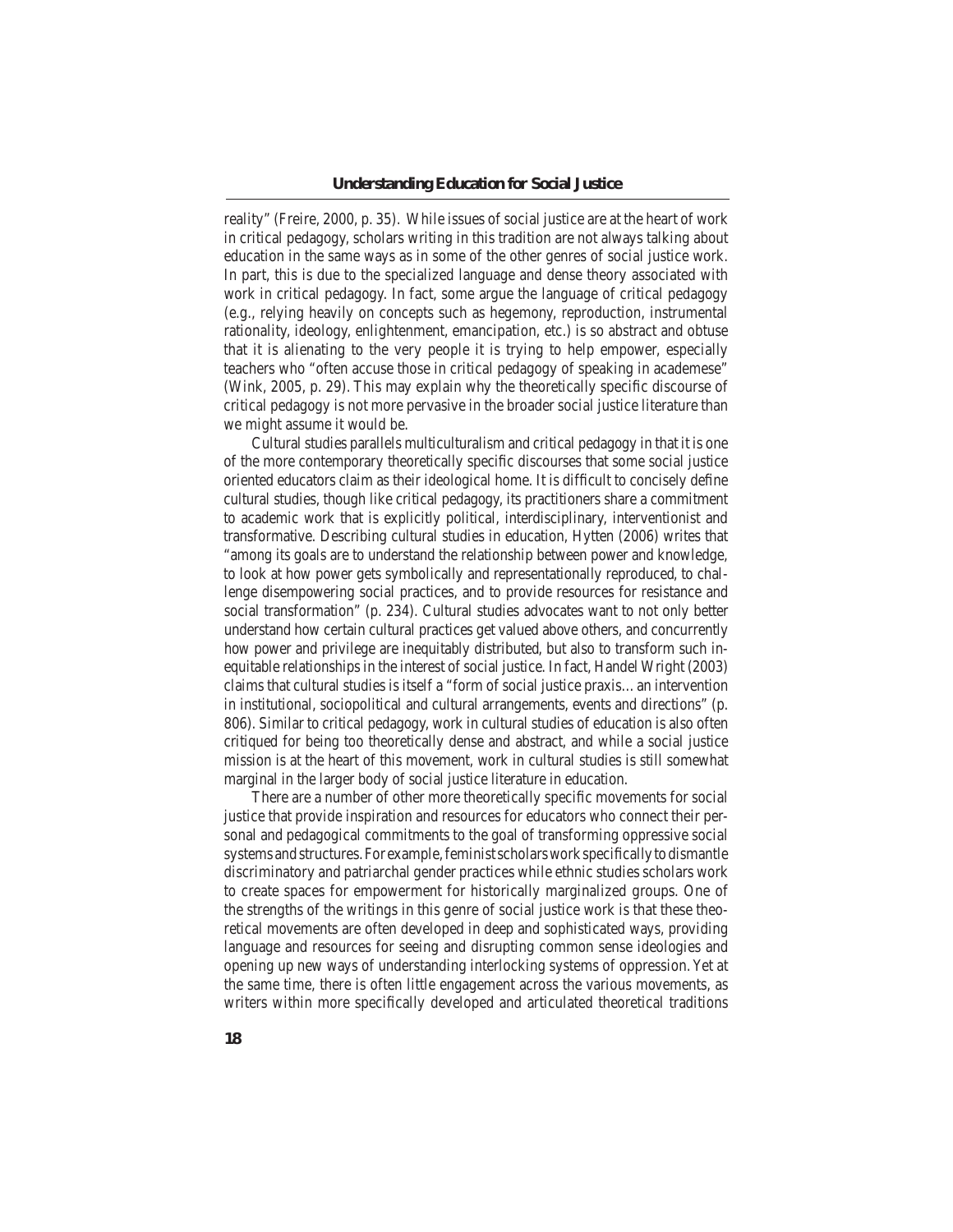seem to be writing for, working with, and speaking largely only to each other. As we read though some of the writings in this strand of social justice literature, we are reminded of the need for creating more strategic alliances and for the sharing of resources rather than the reinvention, and isolated reiteration, of them in a number of different spheres.

## **Democratically Grounded**

A fifth strand in the literature grounds justice in visions of what it means to be an educated person in a democracy. Educators coming to social justice from this perspective situate their thinking about justice in connection to considering the fundamental purposes of education in a democratic society. They claim that among its primary purposes, education should help to promote the knowledge and skills needed for thoughtful citizenship. Describing "public education's most fundamental purpose," Wood (1992) writes that it is "the development in our children of the habits of heart and mind that make democratic life possible" (p. xvi). These habits include a sense of responsibility toward others and to creating a world in which all people can achieve their potential. Beane and Apple (2007) argue that social justice is inherently a part of a democratic way of life. They maintain that democratic citizens value an open flow of ideas, regardless of their popularity; have faith in their capacity to work collectively to create a better world; use critical reflection to analyze social problems and policies; are always concerned with the welfare of others and work to promote the common good; fight for the rights and dignity of minorities; and create institutions and value systems that support a democratic way of life (p. 7). Similarly, Parker (2003) maintains that democratic citizens actively promote justice; they are people who are "principled and compassionate, who refrain from harming or exploiting others, and who believe it is their duty both to protect just institutions and to prevent injustice" (p. 54).

 Educators who come to social justice through a vision of democracymaintain a very active, participatory and critical notion of citizenship. Westheimer and Kahne (2004) make a useful distinction between three kinds of citizenship: personally responsible, participatory and justice-oriented. Not surprisingly, writers situating social justice in relation to democracy call for the development of justice-oriented citizens, even as elements of the other visions of citizenship may be embedded in a larger vision of social, political, and economic justice. To understand what they mean by a citizen who centralizes justice in their thinking and action in the world, it is useful to briefly explore the other visions of citizenship too. Personally responsible citizens have good moral character and assume a sense of responsibility to others in their community. They obey laws, donate time and money when asked, and treat others with respect. Participatory citizens take this sense of responsibility one step further in that they are active in the community and local government and engage in collective efforts at social change. Justice oriented citizens also value responsibility and participation, yet at the same time they see the importance of concurrentstructural andsocial critique and"argue that effectivedemocratic citizens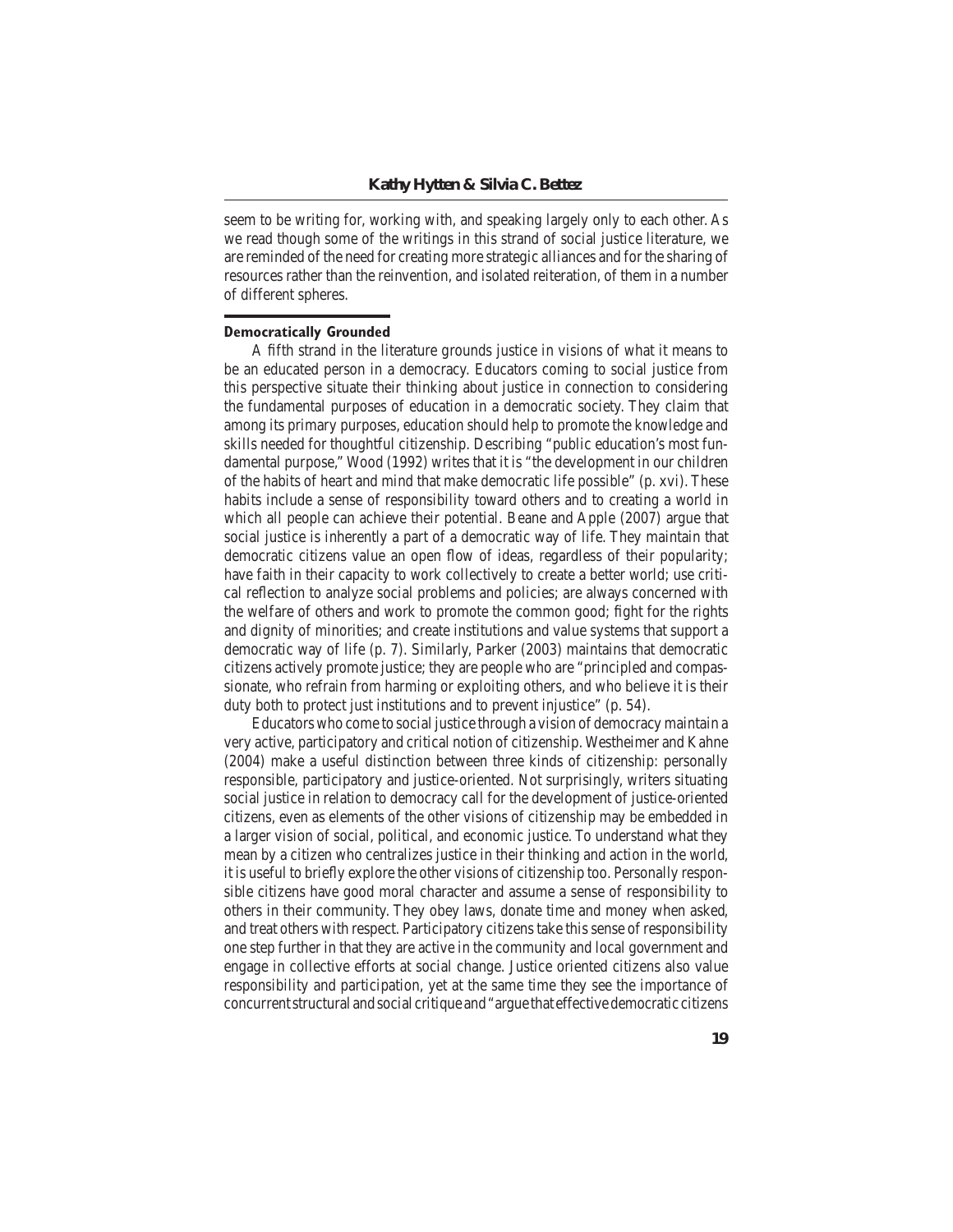need opportunities to analyze and understand the interplay of social, economic, and political forces" (p. 242). Justice oriented citizens look for the root causes of social problems and aim to disrupt privileging systems, rather than celebrating charity and volunteerism as the primary means to social change. We can see the differences among these approaches well in the example Westheimer and Kahne (2004) offer of responding to the problemof hunger: "if participatory citizens are organizing the food drive and personally responsible citizens are donating food, justice-oriented citizens are asking why people are hungry and acting on what they discover" (p. 242).

Westheimer and Kahne's vision of developing justice oriented citizens parallels that of other writers in this genre of social justice literature. For example, Ayers, Hunt, and Quinn (1998) argue that teaching for social justice is inseparable from teaching that supports the development of a thriving democracy. Maxine Greene makes this connection well in the introduction to their edited collection, *Teaching for Social Justice: A Democracy and Education Reader* (1998). She claims that in a democratic society, justice is "the primary value of political life," especially as it "is incarnated in human action in spaces where people live together" (p. xxviii). Teaching that inspires justice oriented citizenship is "teaching to the end of arousing a consciousness of membership, active and participant membership in a society of unfulfilled promises—teaching for...heightened social consciousness, a wide-awakeness that might make injustice unendurable" (p. xxx). Other chapters in this collection expand on a democratic grounding for social justice. For example, Bill Bigelow (1998) describes a creative and compelling lesson on the impact of global capitalism that he uses with his high school students to help show why we "need to care about and to act in solidarity with workers around the world in their struggles for better lives" (p. 29). Westheimer and Kahne (1998) offer a portrait of a school built around the need for participatory, justice oriented democracy; "a school unabashed in its commitment to fostering the attitudes, skills and knowledge required to engage and act on important social issues" (p. 2).

The biggest strength of this strand of social justice writing is the holistic vision of justice as a fundamental component of democratic citizenship. Starting with a vision of democracy that balances individual rights and responsibilities and that is premised upon upholding the common good helps us to see why social justice matters, for without this vision of justice, democratic life is impossible. Yet at the same time, the vision of democracy upheld in this strand of literature is an idealistic one, not what is currently engaged in under the banner of democracy in this country. The gulf between the rhetorical claims about democracy and reality are wide. Skeptics of a democratic vision of social justice argue that democracy is often an exclusionary concept, for example, in the arbitrary denial of citizenship rights to certain groups of people living in this country. Moreover, they see actions taken in the name of democracy as often imperialistic, colonizing, self-righteous and arrogant. For example, Richardson and Villenas (2000) write that as many "scholars are invested in the theoretical idealismof democracy, they appear amnesiatic toward the continued lived realities of democratically induced oppression" (p. 260). It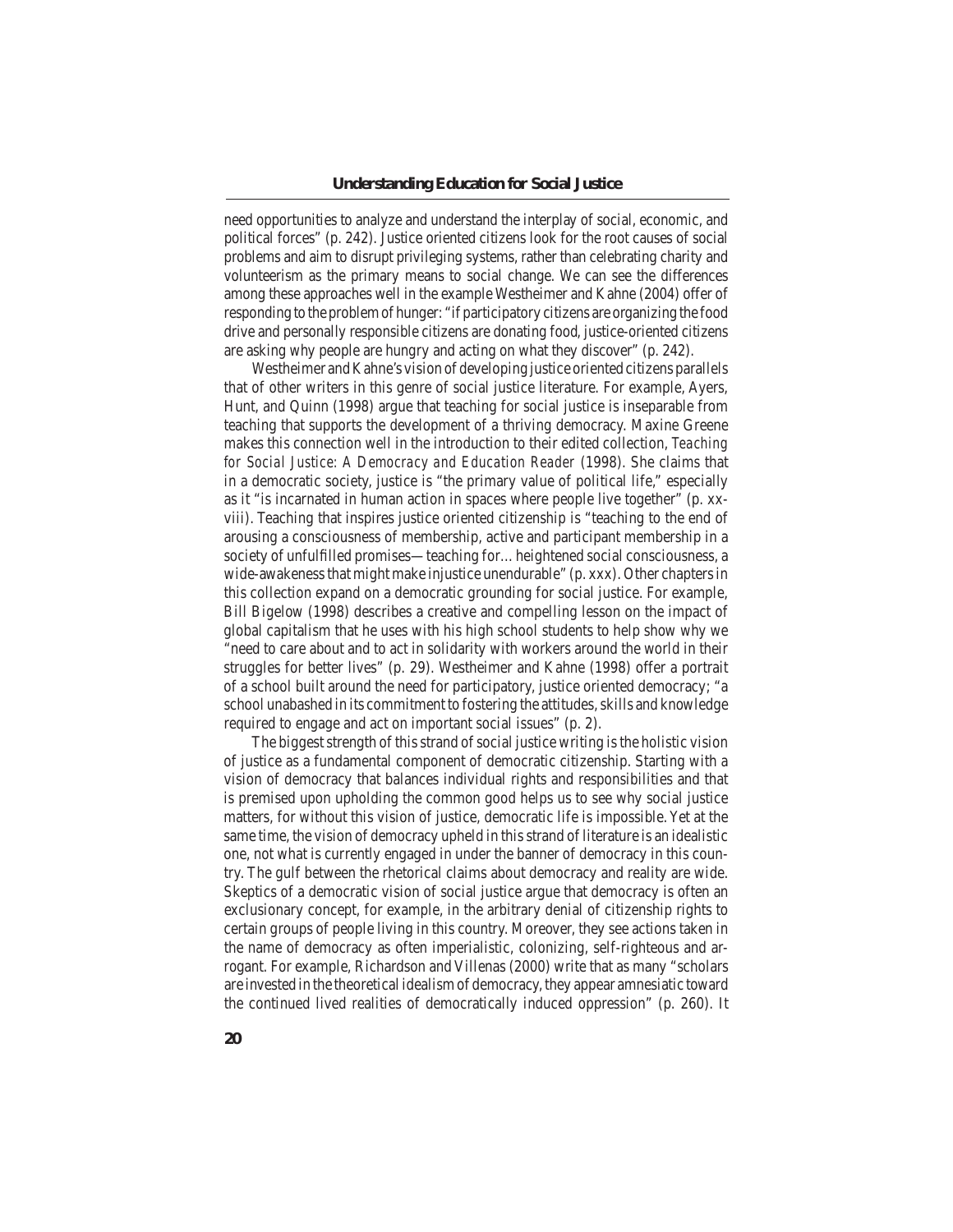does seem clear, however, that writers in this strand of social justice literature are working toward a more idealized vision of democracy as a way of life that aims to disrupt oppression and to empower individuals and communities to create socially just institutions, policies, systems and structures.

# **Rethinking Social Justice**

As there is so much education literature directly and indirectly related to social justice, it is useful to have some kind of organizing framework to make sense of the various kinds of visions people hold when they claim to ground their efforts in social justice. Our five genres of literature are simply one idiosyncratic, noncomprehensive, take on this vast body of work. We are well aware that there are also many social justice writings that cut across all these categories. For instance, we see how books like Johnson's (2006) *Privilege, Power and Difference*, Weber's (2001)*Understanding Race, Class, Gender, and Sexuality*, andDelpit's(1995)*Other People's Children* contain elements of all these genres of writing. They include narratives, definitions, practical strategies, and connections to various other critical and democratic educational theories, all in the service of disrupting common sense ways of thinking about diversity and oppression and offering tools for more socially just action.Yet heuristically, we found our five strands nonetheless useful in sorting through the literature on what it means to claim a social justice orientation in education and in imagining how we might enhance each of these areas through strategic, cross-disciplinary coalitional work.

 Despite the significant volume of social justice work in education, one of the pieces that seems to be missing is a genuine dialogue across various positions that helps us to build on each of their strengths as well as to better acknowledge challenges and reflect on the complexities of education for social justice. We don't see the goal of this dialogue as coming to some sort of consensus about what social justice means, rather, we see it as an important part of engaging in the difficult work of making connections, building bridges, and developing alliancesthat may help us tomore effectively center a social justice agenda in schools and society—especially at a time when the commitment to social justice in education seemsto be wavering. Speaking in particular about creating more empowering teaching practices, hooks (1994)writes "that itis crucialthat criticalthinkerswhowantto change ourteaching practicestalk to one another, collaborate in a discussion that crosses boundaries and creates a space for intervention" (p. 129). Ultimately, we hope that characterizing diverse strands in the social justice literature can help us to better build bridges across various positions and create openings for more sustained dialogue among educators who share similar, and often overlapping, goals. Better understanding what we mean when we call for social justice in education can hopefully contribute to opening up new angles for seeing and new possibilities for engaging each other across differing passions, commitments and agendas.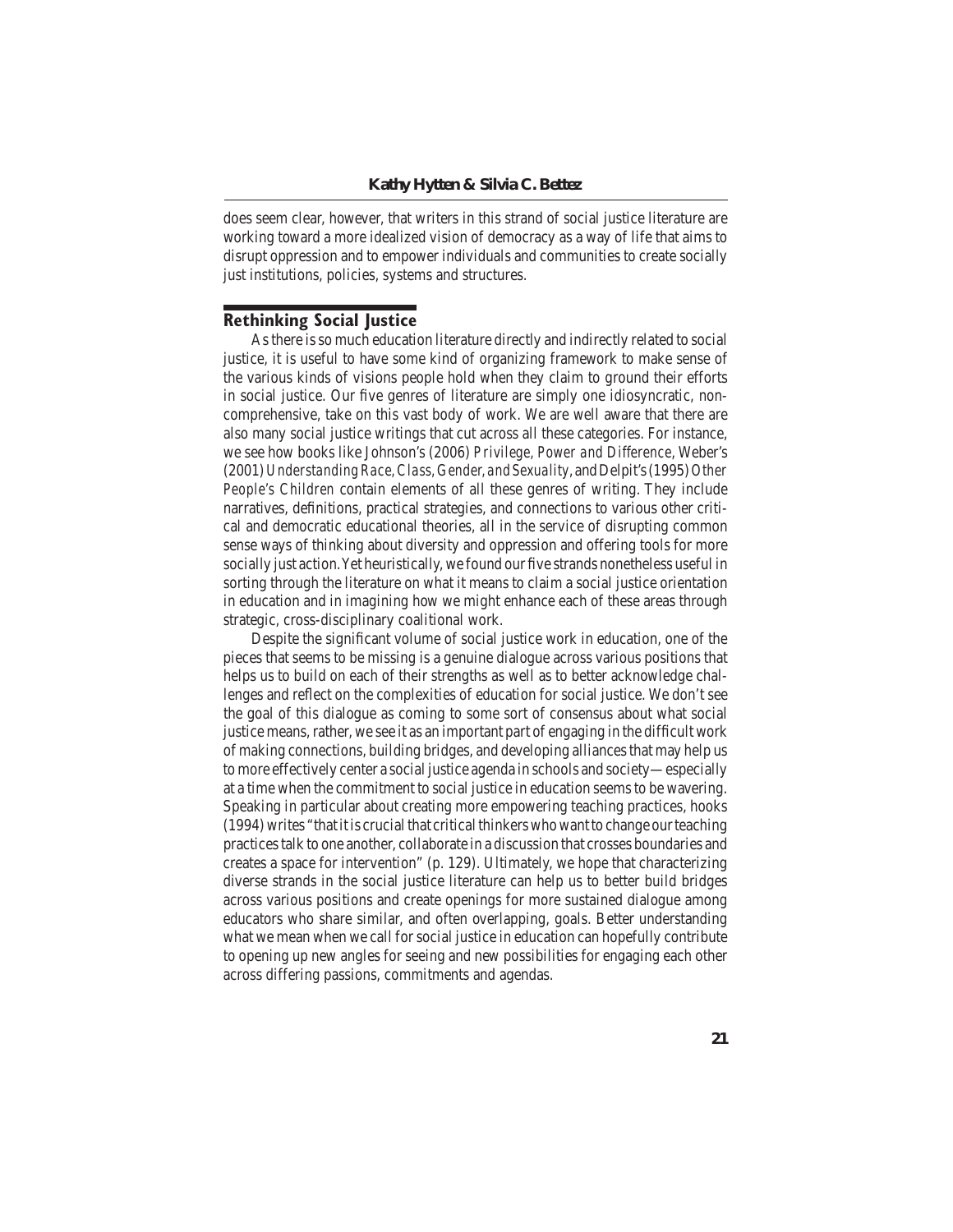# **References**

- Adams, M., Blumenfeld, W. J., Castañeda, R., Hackman, H., Peters, M. L., & Zúñiga, X. (Eds.). (2000). *Readings for diversity and social justice: An anthology on racism, antisemitism, sexism, heterosexism, ableism, and classism*. New York: Routledge.
- Adams, M., Bell, L.A., & Griffin, P. (Eds.). (1997). *Teaching for diversity and social justice: A sourcebook*. New York: Routledge.
- Anzaldúa, G., & Keating, A. (Eds.). (2002). *This bridge we call home*. New York: Routledge.
- Apple, M. W. (2001). *Educating the "right" way: Markets, standards, god, and inequality*. New York: RoutledgeFalmer.
- Apple, M. W. (1996). *Cultural politics & education.* New York: Teachers College Press.
- Ayers, W., Hunt, J. A., & Quinn, T. (Eds.). (1998). *Teaching for social justice: A democracy and education reader.* New York: Teachers College Press.
- Banks,J. (1989). Multicultural education: Characteristics and goals. In J. Banks & C. Banks (Eds.), *Multicultural education: Issues and perspectives*. Boston: Allyn & Bacon.
- Banks, J. A. (1993). Multicultural education: Historical development, dimensions, and practice. *Review of Research in Education, 19*, 3-49.
- Beane, J. A., & Apple, M. W. (2007). The case for democratic schools. In M. W. Apple, & J. A. Beane (Eds.), *Democratic schools: Lessons in powerful education*. Portsmouth, NH: Heinemann.
- Bell, L. A. (1997). Theoretical foundations for social justice education. In M. Adams, L. A. Bell, & P. Griffin (Eds.), *Teaching for diversity and social justice: A sourcebook* (pp. 3-15). New York: Routledge.
- Bettez, S. C. (2008). Social justice activist teaching in the university classroom. In J. Deim & R.J. Helfenbein (Eds), *Unsettling beliefs: Teaching theory to teachers*(pp. 279-296). Charlotte, NC: Information Age Publishing.
- Bigelow, B. (1998). The human lives behind the labels: The global sweatshop, Nike, and the race to the bottom.InW.Ayers,J.A.Hunt,&T.Quinn (Eds.), *Teaching for social justice: A democracy and education reader* (pp. 21-38). New York: Teachers College Press.
- Carger, C. L. (1996). *Of borders and dreams: A Mexican-American experience of urban education*. New York: Teachers College Press.
- Carlisle, L. R., Jackson, B. W., & George, A. (2006). Principles of social justice education: The social justice education in schools project. *Equity & Excellence in Education* 39, 55-64.
- Carlson, D., & Dimitriadis, G. (2003). Introduction. In G. Dimitriadis & D. Carlson (Eds.), *Promises to keep: Cultural studies, democratic education, and public life* (pp. 1-35). New York: RoutledgeFalmer.
- Counts, G. S. (1932). *Dare the school build a new social order*. Carbondale, IL: Southern Illinois University Press.
- Darling-Hammond, L., French, J., & Garcia-Lopez, S. P. (Eds.). (2002). *Learning to teach for social justice*. New York: Teachers College Press.
- Delpit, L. (1995). *Other people's children: Cultural conflicts in the classroom.* New York: The New Press.
- Freire, P. (2000). *Pedagogy of the oppressed, 30<sup>th</sup> anniversary edition*. New York: Continuum.
- Gaskins, P. F. (1999). *What are you?: Voices of mixed-race young people*. NewYork: Henry Holt & Company.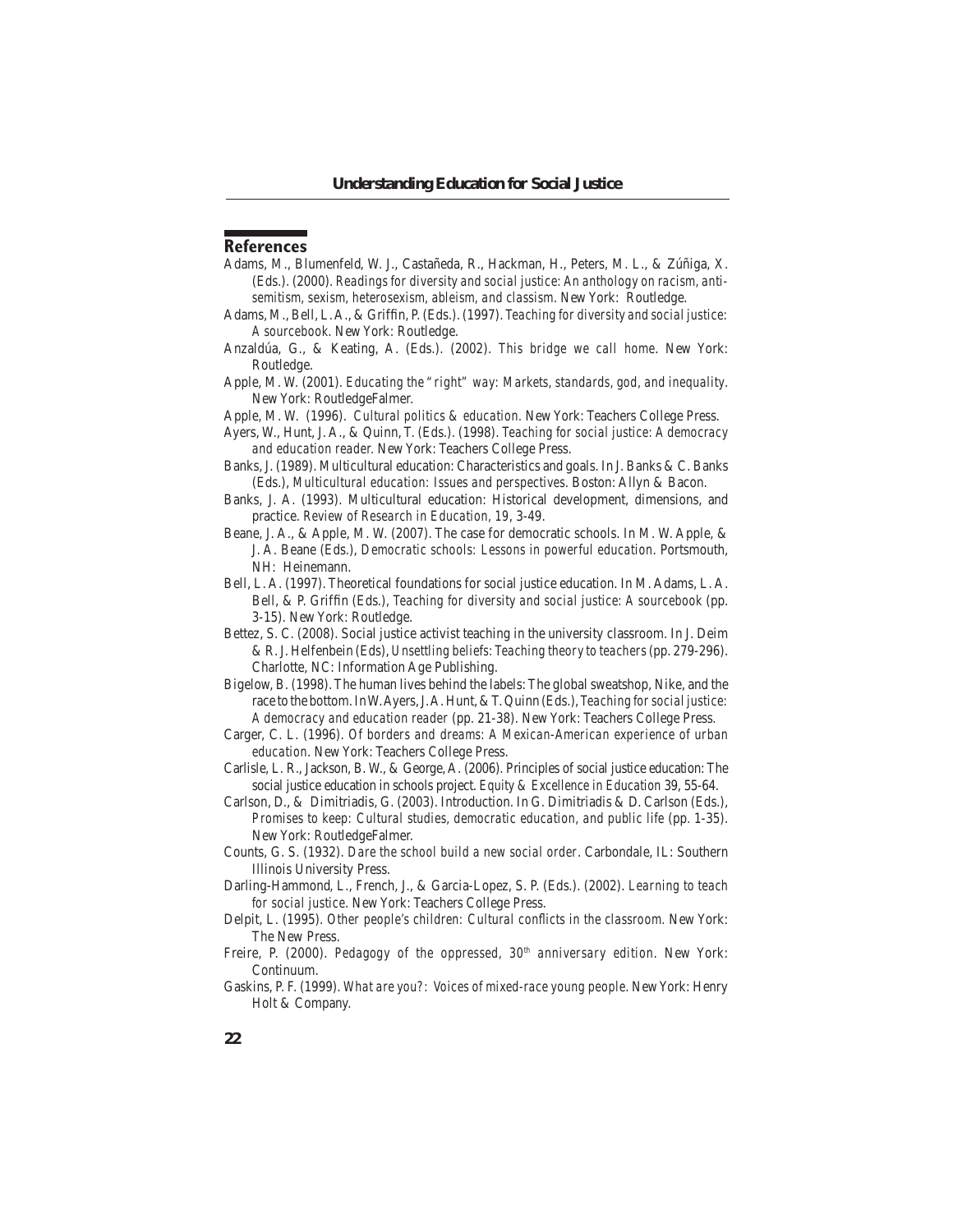- Gay, G. (2000). *Culturally responsive teaching: Theory, research, and practice*. New York: Teachers College Press.
- Grant, C. A., & Gillette, M. (2006). A candid talk to teacher educators about effectively preparing teachers who can teach everyone's children. *Journal of Teacher Education,* 57(3), 292-299.
- Greene, M. (1998). Introduction—Teaching for social justice. In W. Ayers, J. A. Hunt, & T. Quinn (Eds.), *Teaching for social justice: A democracy and education reader* (pp. xxvii-xlvi). New York: Teachers College Press.
- Hackman, H. (2005). Five essential components for social justice education. *Equity & Excellence in Education, 38*, 103-109.
- hooks, b. (1994). *Teaching to transgress: Education as the practice of freedom*. New York: Routledge.

hooks, b. (2003). *Teaching community: A pedagogy of hope*. New York: Routledge.

- hooks, b. (2010). *Teaching critical thinking: Practical wisdom*. New York: Routledge.
- Hytten, K. (2006). Education for social justice: Provocations and challenges. *Educational Theory, 56*(2), 221-236.
- Johnson, A. (2006). *Privilege, power, and difference, 2nd edition*. New York: McGraw-Hill.
- Kozol, J. (1967). *Death at an early age*. New York: Penguin Books.
- Kozol, J. (1991). *Savage inequalities: Children in America's schools*. New York: Crown.
- Kozol,J.(2005). *The shame of the nation: The restoration of apartheid schooling in America*. New York: Crown.
- Ladson-Billings, G. (1994). *The dreamkeepers: Successful teachers of African American children*. San Francisco: Jossey-Bass.
- Landsman, J. (2001). *A White teacher talks about race*. Lanham, MD: The Scarecrow Press.

Lynch, K., & Baker, J. (2005). Equality in education: An equality of condition perspective. *Theory and Research in Education, 3*(2), 131-164.

- Marshall, C., & Gerstl-Pepin, C. (2005). *Reframing educational politics for social justice*. Boston: Pearson.
- Marshall, C., & Oliva, M. (2006). *Leadership for social justice: Making revolutions in education*. Boston: Pearson.
- McDonald, M. A. (2005). The integration of social justice in teacher education: Dimensions of prospective teachers' opportunities to learn. *Journal of Teacher Education, 56*(5), 418-435.
- McLaren, P. (2003). *Life in schools: An introduction to critical pedagogy in the foundations of education, 4th edition*. Boston: Pearson Education.
- Michelli, N. M., & Keiser, D. L. (2005). *Teacher education for democracy and social justice*. New York: Routledge.
- Michie, G. (2005). *See you when we get there: Teaching for change in urban schools*. New York: Teachers College Press.
- Montalto, N. V. (1982). *A history of the Intercultural Educational Movement.* New York: Garland.
- Moule, J. (2005). Implementing a social justice perspective in teacher education: Invisible burden for faculty of color. *Teacher Education Quarterly, 32*(4), 23-42.
- Murphy,J. (1999). *The quest for a center: Notes on the state of the profession of educational leadership*.Columbia,MO: UniversityCouncilforEducationalAdministration.Citedin G. C. Furman & D. A. Gruenewald. (2004). Expanding the landscape of social justice: A critical ecological analysis. *Educational Administration Quarterly, 40*(1), 47-76.
- Murrell, P. Jr. (2006). Toward social justice in urban education: A model of collaborative